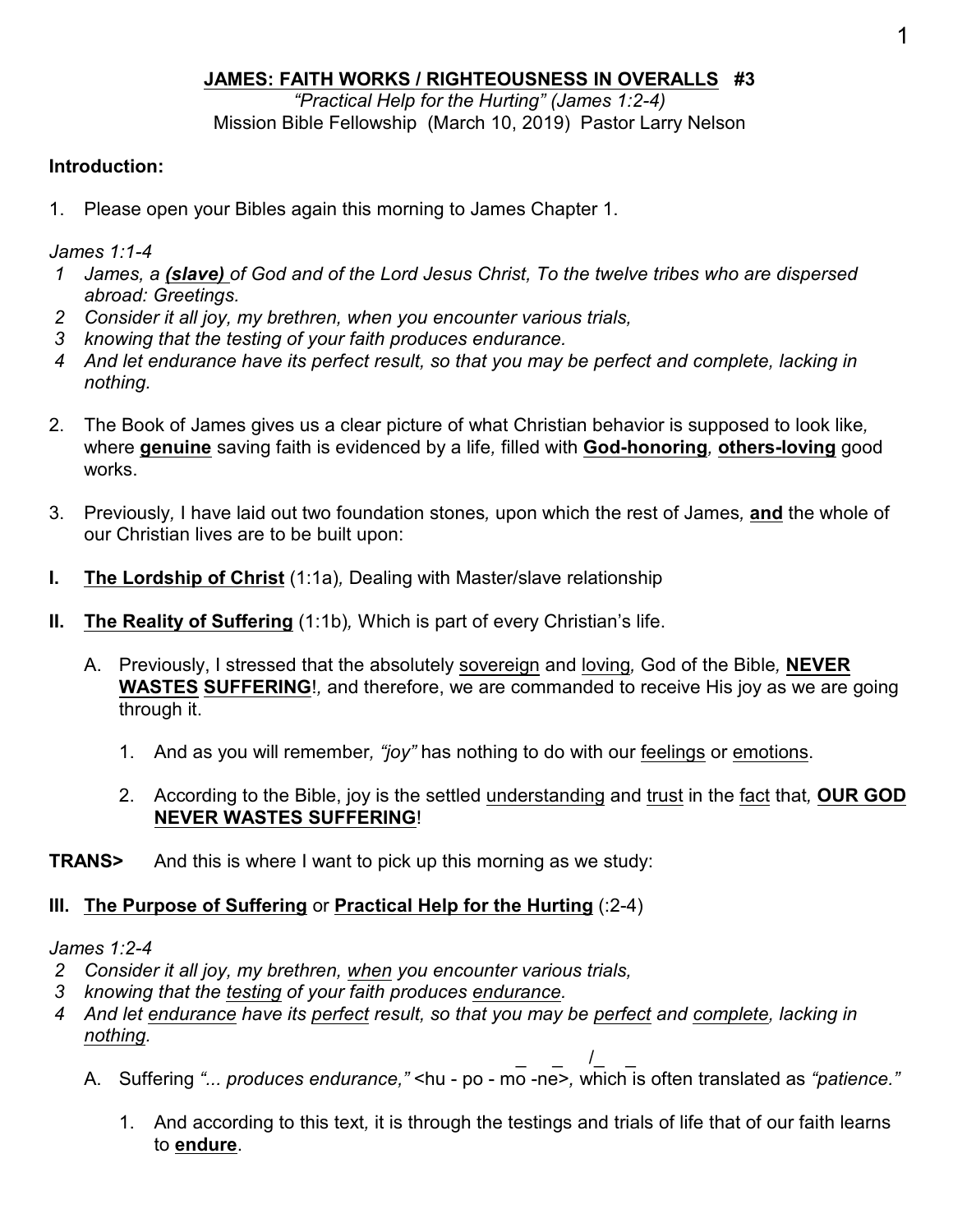- 2. Since God is absolutely sovereign over the trials that come into our lives*,* then we are commanded here to develop *endurance,* so that we can eventually understand*,* what He wants us to learn.
- *2 Thessalonians 1:4 "... we ourselves speak proudly of you among the churches of God for your perseverance and faith in the midst of all your persecutions and afflictions which you endure."*
- *1 Corinthians 10:13 "No temptation (or trial) has overtaken you but such as is common to man; and God is faithful, who will not allow you to be tempted beyond what you are able, but with the temptation will provide the way of escape also, so that you will be able to endure it."* 
	- B. Simply put*,* genuine faith **endures***,* it **perseveres***,* and it **never** gives up**!**

 $\prime$ 

- *James 1:4 And let endurance have its perfect result, so that you may be perfect and complete, lacking in nothing.*
	- 1. *Perfect,* as it is used here*,* has nothing to do with what we would call *perfection*.
	- 2. *Perfect, <tel e os>* means to be spiritually mature*,* or Christ-like in our thinking and behaviors.
- *1 Corinthians 13:11 When I was a child, I used to speak like a child, think like a child, reason like a child; when I became a man, I did away with childish things.*
	- 3. Children tend to lack *endurance.,* They get their feelings hurt*,* they give up easy*,* and they are easily distracted.
		- a. How many times have we called to one of our kids from across the yard*,* and they come running*,* "DADDY!" only to be distracted by a flower*,* or a bug*,* or a pile of used dog food.
		- b. But James is exhorting us as Christians*,* to **grow up***,* our **thinking***,* and our **behaviors!**
	- 4. So as we consider the James context of suffering*,* and our need to mature in our Christian faith, through our trials*,* here's your *Nelsonism* for the day.
		- a. *"The problems of life will make you either bitter or better, and you choose which one it will be." (REPEAT)*
		- b. I had a friend in college*,* whose dad used to tell him*, "Son, most people will tell you that experience is the best teacher, but I tell you that a fool learns no other way!"*
		- c. Simply put*,* life is too short to learn everything the **hard way**.
		- d. The Book of Proverbs is all about a dad*,* exhorting his son*,* to learn from both the **wise** and **foolish** choices of others.
	- C. I do not preach from an *"ivory tower"* of self-righteousness*,* so if I need a negative illustration*,* I will often draw one from the *"Larry Nelson Hall of Shame!"*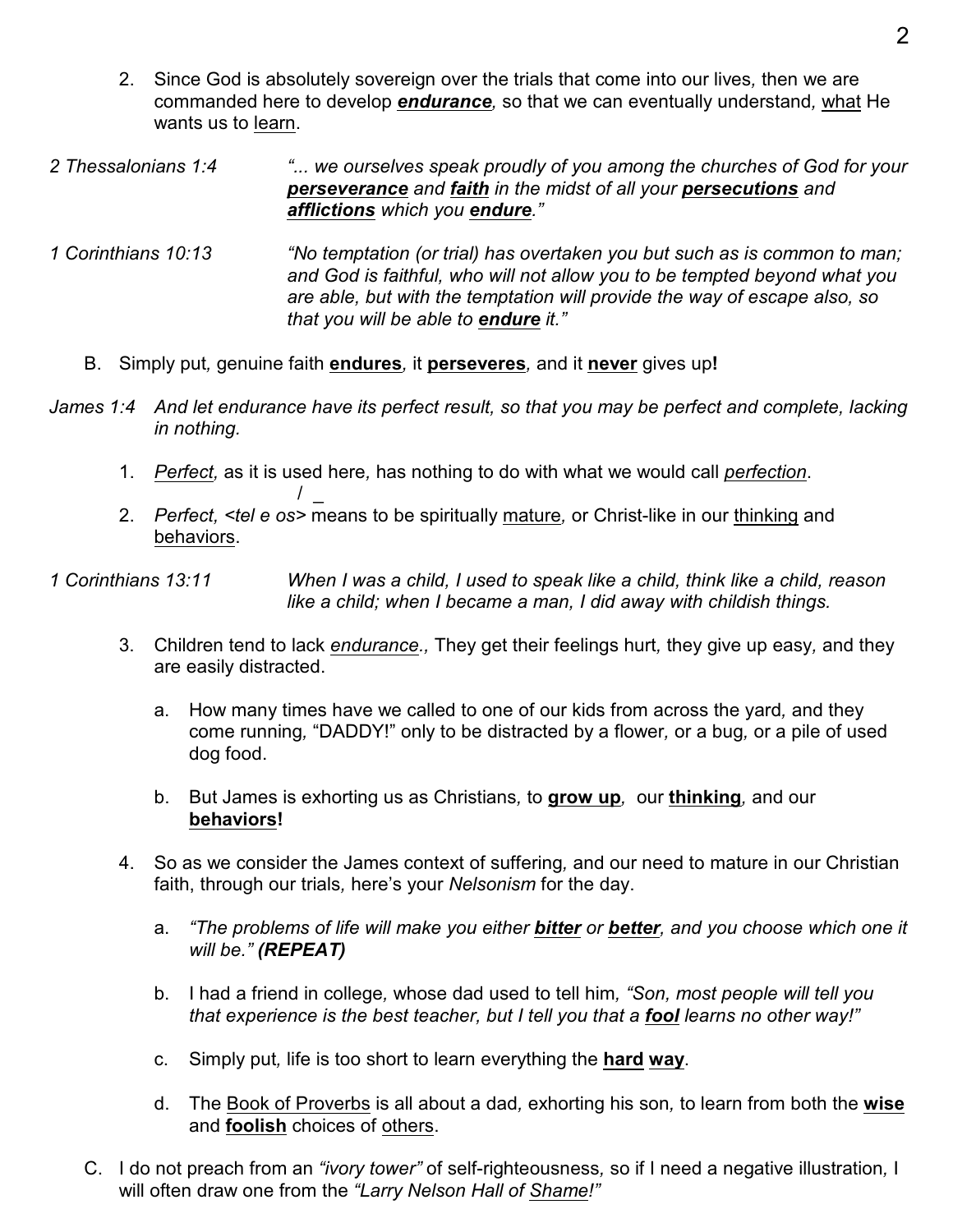- 1. Growing up in a non-Christian home, unfortunately, I only have one memory of Christmas.
	- a. I was about 7 years old*,* and my dad bought himself a shinny new red gas can for Christmas*,* which he put under the tree.
	- b. Later that night*,* he bellowed*, "Whose been messing with my gas can?!!!"*
	- c. Now I had learned the hard way*,* not to touch my dad's stuff*,* so I said*, "Not me Daddy."*
	- d. To which one of my siblings*,* who will remain nameless*,* to protect the guilty*,* said*, "Daddy, He's lying!, I saw him playing heads and tails with the gas cap. He must have lost it!"*
	- e. Even though the Nelsons were not Christians*,* there was one thing my father would not tolerate*,* and that was a lie.
	- f. So in desperation*,* I cried out *"Daddy, I didn't touch your gas can, I promise!"*
	- g. He then grabbed hold of my arm and drug me off to his bedroom*,* where he slipped off his leather belt*,* and doubled it in half.
	- h. With one hand he held me down*,* and with the other he tried to beat a confession out of me*,* which continued until he was too tired to hit me any more.
	- i. When I wouldn't confess*,* he literally kicked me out of his room*,* as he yelled*, "Get out of my sight!"*
- 2. That was the day I learned to hate.
	- a. I hated my sibling for setting me up*,* and lying about me.
	- b. I hated my father for beating and refusing to believe me.
	- c. And I hated my mother*,* because she did not try to stop him.
- 3. This was only the first of many false accusations and beatings that I would receive growing up*,* and from that day on*,* I can't remember when I wasn't angry.
	- a. As I entered into my teen years*,* things only got worse*,* and so, my **sinful***,* **bitter** heart hatched a terrible plan.
	- b. I began to study Karate*,* so that one day, I could **murder** my father.
	- c. But thankfully*,* in the providence of God*,* just about the time when I became skilled enough to deliver several death blows before a man could hit the ground*,* God saved my soul.
- 4. As a new Christian, I abandoned my plan to murder my father*,* but for years*,* I continued to struggle with hatred and bitterness toward him*,* and the others who would later wrong me.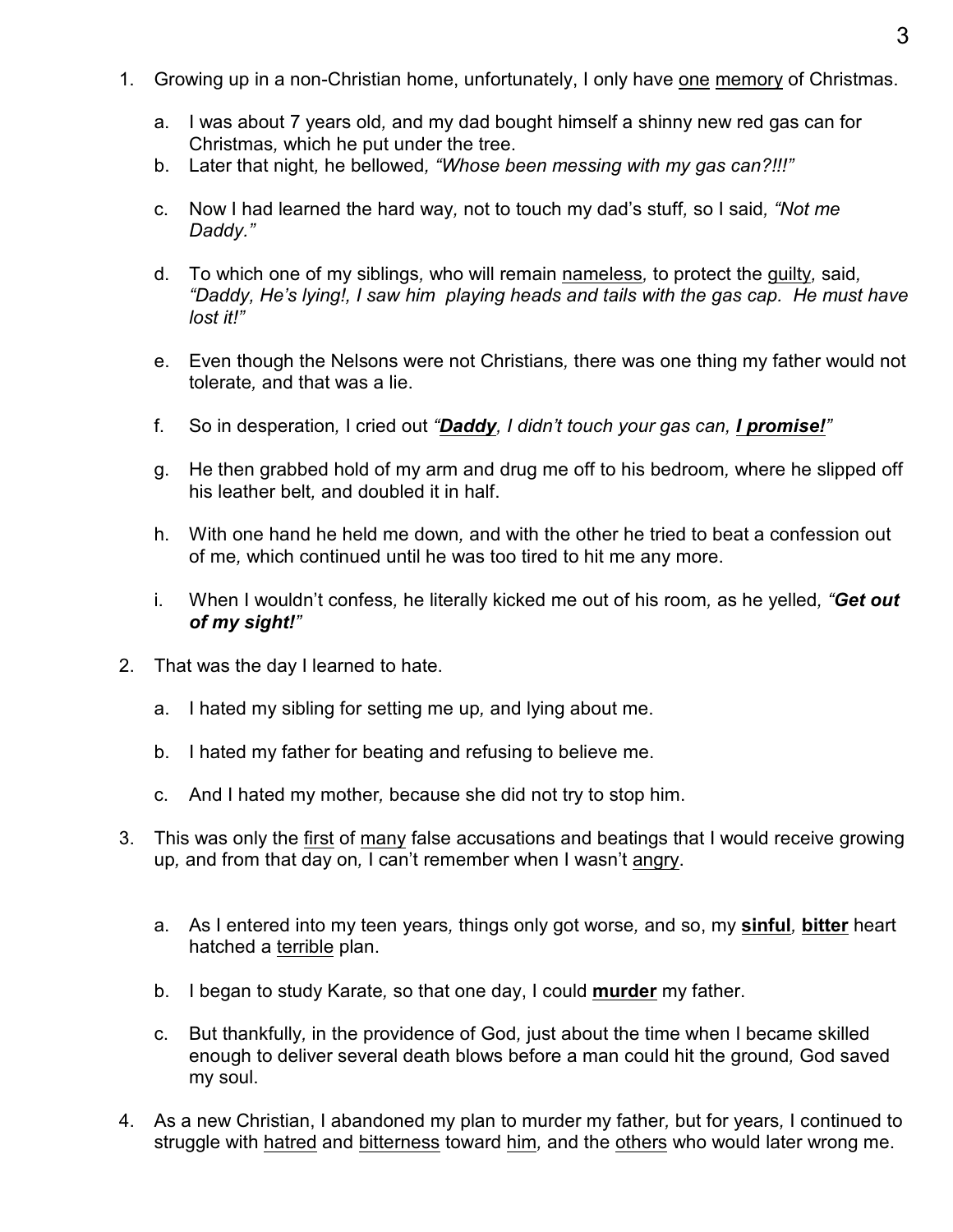- a. And were it not for a godly old pastor named*,* Paul Obinger*,* I am sure my life would have been ruined*,* by my own anger and bitterness.
- b. To make a very long story short, I had been out of Bible College and serving in ministry for two years when Pastor Paul counseled me from *Hebrews 12:14-15.*

#### *Hebrews 12:14-15*

 *14 Pursue peace with all men, and the sanctification without which no one will see the Lord.*

- *15 See to it that no one comes short of the grace of God; that no root of bitterness springing up causes trouble, and by it many be defiled;*
	- c. Although I had read this text many times before*,* in the weeks that followed*,* God mercifully opened my eyes to many other passages of scripture*,* which would change me forever.
	- d. And as I confessed and repented of my bitterness against God and others*,* He began to heal my wounded heart.
- **PROP>** So this morning*,* I want to introduce you to what I have called, *"The Problems Chart",* which I have shared with almost everyone who has come to me for biblical counseling these last 40 years.

And as I do*,* it is my prayer that each of you would come to **experience** the **joy** and **freedom** that is for all of God's children*,* if we will just listen to and obey His Word.

Oh that I could have learned these truths as a child!

*James 1:2-4* speaks of having joy in the midst of deep sorrow and pain., Please understand that the truths*,* which I am about to share*,* I learned by the merciful grace of God, through the desperation of Bible study, as I struggled with the sinful failures in my own life*.*

**TRANS>** So with that as our introduction*,* please fill in the blanks, and follow with me as I unpack *"The Problems Chart."*

> While *James 1:2-4* instructs us concerning **what** to do when we experience trials*,* the Bible passages of the *"The Problems Chart,"* will explain to us **how** to honor God when trials come.

- 1. I want to begin by reminding all of us*,* that as slaves of Christ*,* we have but one purpose in life*,* which is summarized in:
- *1 Corinthians 10:31 "Whether, then, you eat or drink or whatever you do, do all to the glory of God."*
	- a. Whatever the size or shape of the trial*,* our overarching question and prayer should be: *"How can I glorify God in this ...?"*
	- b. And *"The Problems Chart"* will instruct us in the God-glorifying path*,* for every trial that comes into our life.
- 2. First of all*,* there are only two kinds of problems in life*,* **Circumstance Problems** and **People Problems**.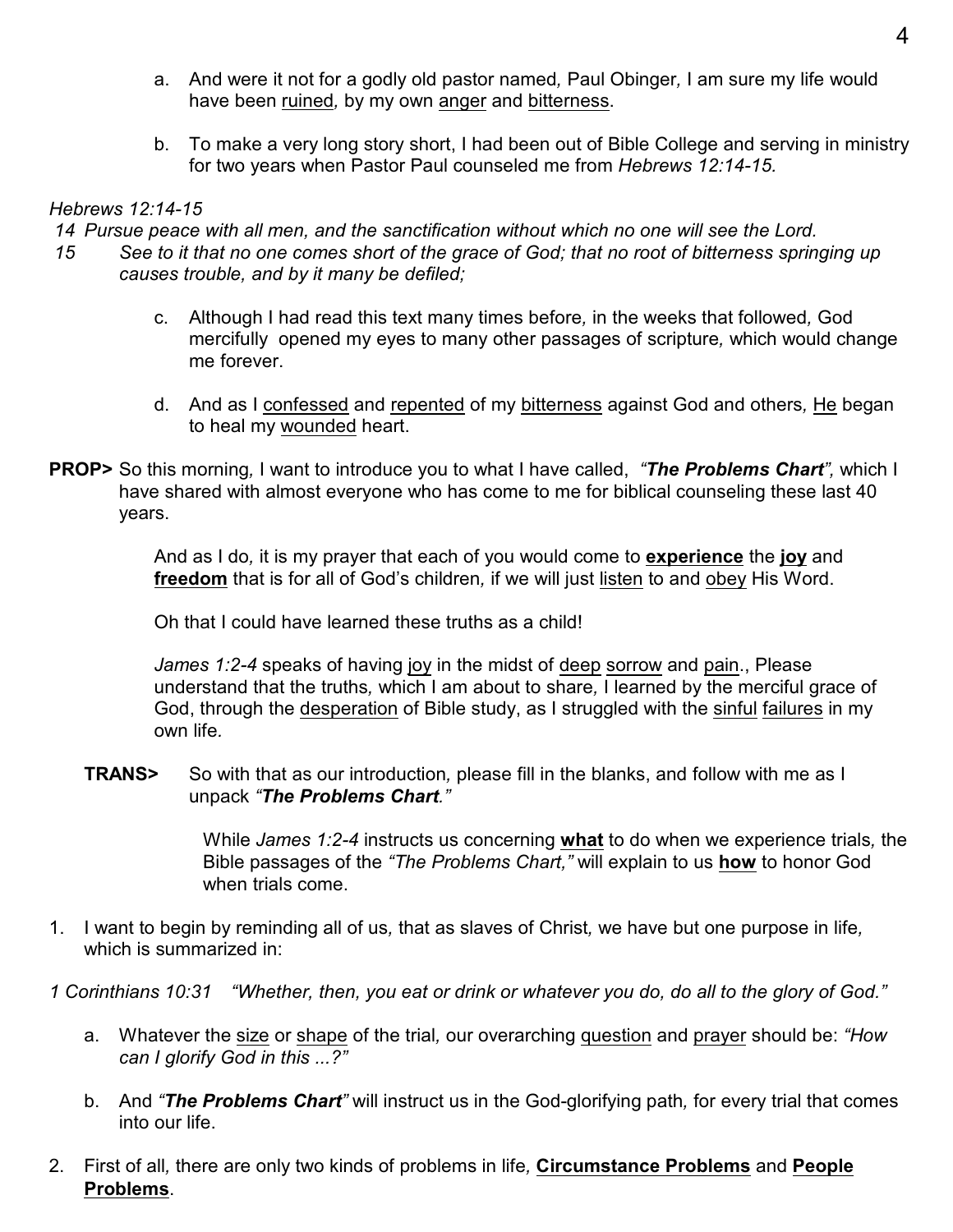a. And with each*, Hebrews 12:15* gives us these **warnings**.

*Hebrews 12:15 See to it that no one comes short of the grace of God; that no root of bitterness springing up causes trouble, and by it many be defiled*;

- b. The first warning is that we must not *"come short of grace of God."*
- c. The Greek language*,* often uses the same word in different ways*,* and so it is when it comes to the word *"grace."*
- d. While *Ephesians 2:8-9* speaks of *"saving grace,"* which is the unmerited favor of God offered to those who are lost in their sins*, Hebrews 12:15* is exhorting Christians not to fall short of receiving God's *"sustaining or sanctifying grace,"* which is the *"desire and power to love, honor, obey, and worship God in every situation."*
- e. This is the *Philippians 4:12-13* kind of grace*,* where Paul speaks of learning to live by God's grace*,* in both abundance and depravation.

#### *Philippians 4:12-13*

- *12 I know how to get along with humble means, and I also know how to live in prosperity; in any and every circumstance I have learned the secret of being filled and going hungry, both of having abundance and suffering need.*
- *13 I can do all things through Him who strengthens me.*
	- f. The writer of Hebrews goes on to warn what will happen to those who *fall short,* or *fail,* to appropriate the *sustaining grace* of God.
		- i. First of all*,* they will become infected with a *"root of bitterness."*
		- ii. And secondly*,* that *"root of bitterness."* will infect and defile others.
- 3. A **Circumstance Problem** is just the general stuff of life*,* which *James 1:2* calls *"various trials."* 
	- a. For example: You are heading out the door for church, or for work, , or for a doctor's appointment*,* and you discover that your car has a flat tire, because you ran over a nail.
- 4. A **People Problem** is a **Circumstance Problem** with a person attached.
	- a. For example: You are heading out the door*,* and you discover that someone has taken a knife and slashed the sidewall of your tire.
	- b. So not only do you have to buy a new tire*,* worse still*,* **someone did** this to you!
	- c. So regardless of whether it is a **Circumstance** or a **People Problem***,* in that very moment*,* God gives His *"sustaining grace,"* which is the desire*,* and power to glorify Him*,* in the midst of this trial.
- 5. Now the first *"sustaining grace"* that God gives*,* is for us to respond to this trial in **FAITH**.*,* ¿ Do you remember *Romans 8:28-29* from last time?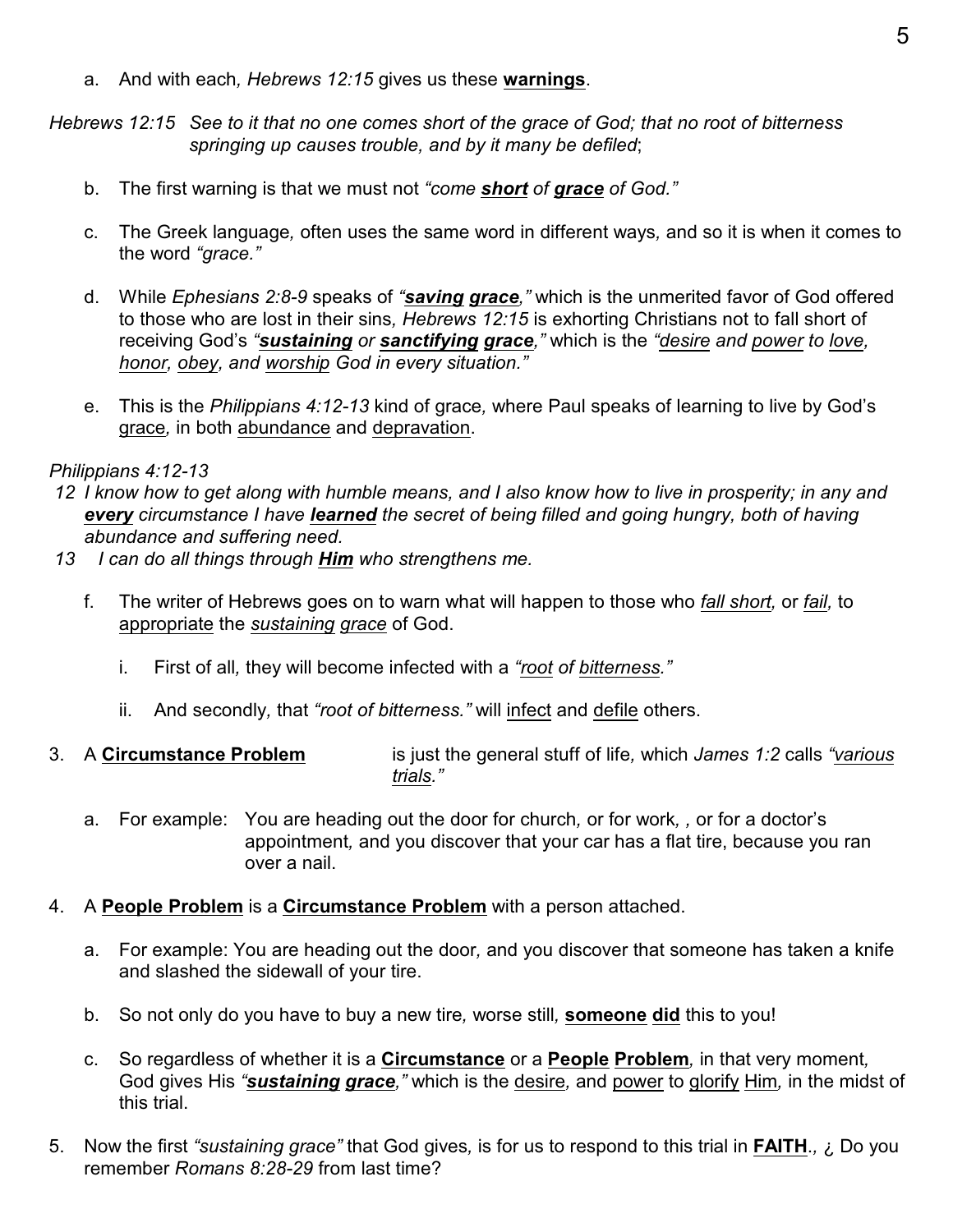*Romans 8:28-29* 

- *28 "And we know that God causes all things to work together for good to those who love God, to those who are called according to His purpose.*
- *29 For those whom He foreknew, He also predestined to become conformed to the image of His Son ..."*
	- a. Faith trusts that God is going to use this **hard thing** to make us more like Christ*,* even if we don't understand it now.

*Hebrews 11:1 Now faith is the assurance of things hoped for, the conviction of things not seen.*

- b. Faith says*, "Lord I don't understand why this 'flat tire' came into my life today, but I am going to trust that this is part of the 'all things' that You bring into my life, to make me more like Christ!!"*
- c. Now if this "**Circumstance Problem**" is attached to a **People***,* then there is another aspect of faith*,* which we **must** embrace.
	- i. I call it *"The 50/20 Principle."*
	- ii. Flash back to the end of Genesis*,* where Joseph's dad has died*,* and now his brothers are afraid that he is going to take revenge and kill them all*,* but look what he says instead.
- *Genesis 50:20 "As for you, you meant evil against me, but God meant it for good in order to bring about this present result, to preserve many people alive."*
	- iii. Here is a guy who did not have even a single verse of Scripture*,* and yet he understood the *"sustaining grace"* and **faith** of *Romans 8:28-29* better than most Christians do today!
	- iv. Although Joseph understood the evil intentions of his brothers*,* he also recognized the sovereign hand of God behind it all.

## **TRANS>** So **Faith** is what prepares us for **Step 2** of *"The Problems Chart"*

## 6. **GIVE THANKS**

*1 Thessalonians 5:16-18* 

- *16 Rejoice always;*
- *17 pray without ceasing;*
- *18 in everything give thanks; for this is God's will for you in Christ Jesus.*
	- a. Please understand that our emotions are just the sum-total of what is going on at any given time in our lives.
		- i. And although we cannot control how we feel , by God's grace we must control what we **think***,* **do***,* and **say***,* **regardless** of how we feel.
	- b. That is why God does not command us **feel thankful**.
	- c. But through FAITH and TRUST in the sovereign hand of God*,* in any and every situation*,* we are commanded here to *"give thanks."*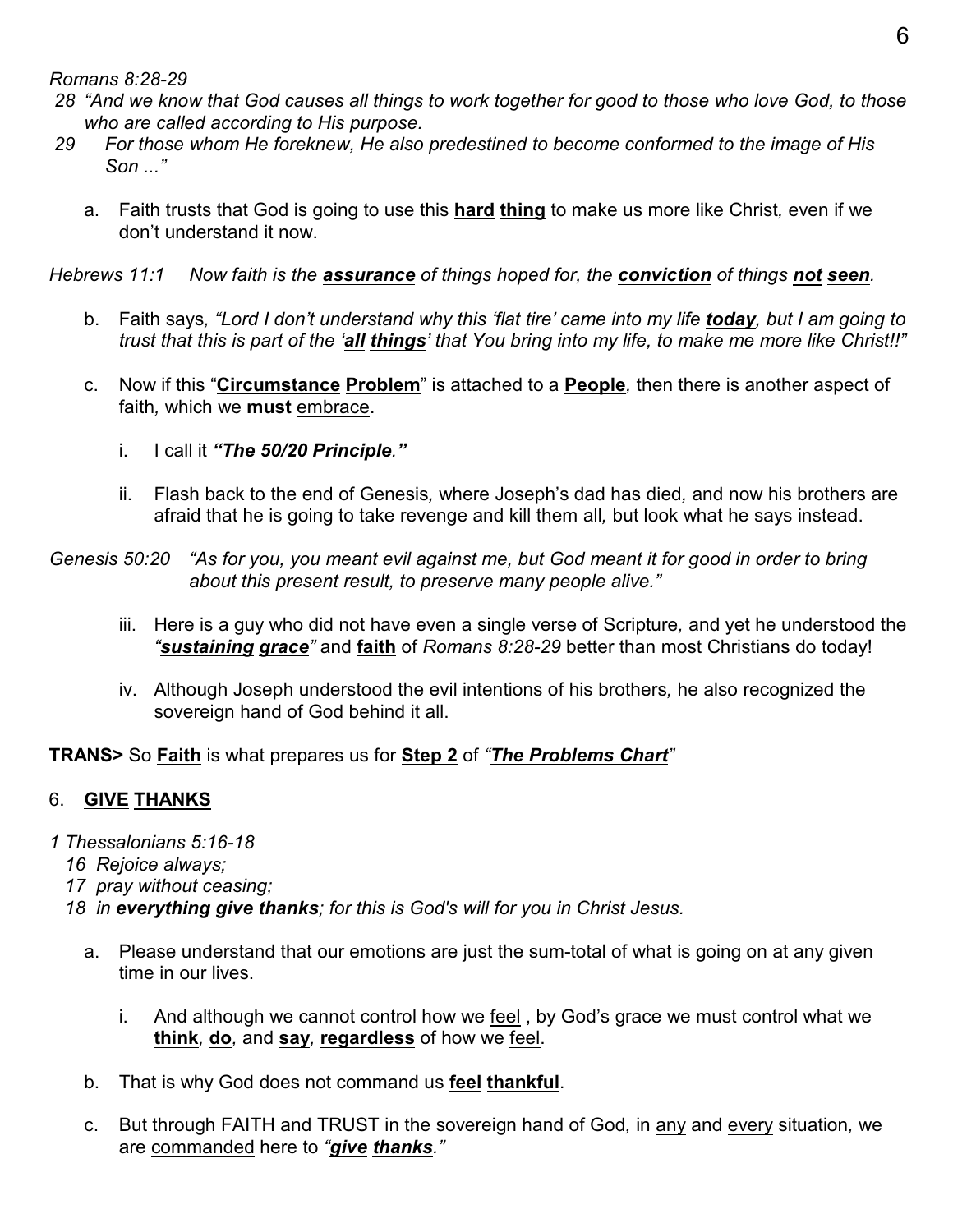- d. Now please listen to me **very carefully**: When it comes to *giving thanks* for a *"People Problem,"* we are **Never** commanded to thank God for the **sin** that has been perpetrated upon us.
	- i. Instead*,* we are to *"give thanks"* in **faith***,* for what God is going to teach us through this difficult experience*,* and we are to also "*give thanks"* in **faith** for how He is going to use us to bless and help others*,* because we have gone though this hard time.
	- ii. Often*,* it is our personal suffering and abuse from others that credentials us to speak truth into the lives of those who are hurting.
- e. Now I want to assure you that I hold counseling confidentialities very carefully*,* and so I never speak to others about a case without their permission*,* And I have been given permission to share this with you.
	- i. Years ago*,* Marian and I counseled a young mother*,* who as a child, had been *"abused,"* every night by her older brothers.
	- ii. We can only imagine the terror she experienced*,* as they threatened to kill her if she ever told anyone!
	- iii. But the biblical truths that she learned from "**The Problems Chart**" totally changed her life*,* and as she tells her story to others today*,* there is not even a hint of self-pity or bitterness in her.

#### *2 Corinthians 1:3-5*

- *3 Blessed be the God and Father of our Lord Jesus Christ, the Father of mercies and God of all comfort,*
- *4 who comforts us in all our affliction so that we will be able to comfort those who are in any affliction with the comfort with which we ourselves are comforted by God.*
- *5 For just as the sufferings of Christ are ours in abundance, so also our comfort is abundant through Christ.*
	- iv. My dear Marian puts it this way*, "God does not comfort us in order to make us comfortable., He comforts us so that we will be able to comfort others!"*
	- v. Unfortunately*,* there is **only one way** for us to learn how to suffer loss*,* or be abused*,* lied about*,* or persecuted*,* without becoming angry and bitter*,* and that is to suffer loss*,* be abused*,* lied about*,* or persecuted*,* without becoming angry or bitter!

#### *Hebrews 13:15 Through Him then, let us continually offer up a sacrifice of praise to God, that is, the fruit of lips that give thanks to His name.*

- f. Please notice how the author of Hebrews*,* combines this command with the costly sacrifices which were once brought to the temple.
- g. And just like the Israelites*,* who could not just bring some half dead or diseased animal to the temple*,* so too*,* we are commanded here to trust our Master*,* with a faith-filled sincerely of heart*,* not a *"DRA."* That's a *"Dirty Rotten Attitude."*
	- i. Here is what I mean by a *"DRA," "OK God, I know I'm supposed to 'give thanks', so THANKS a BUNCH!" (STOMP)*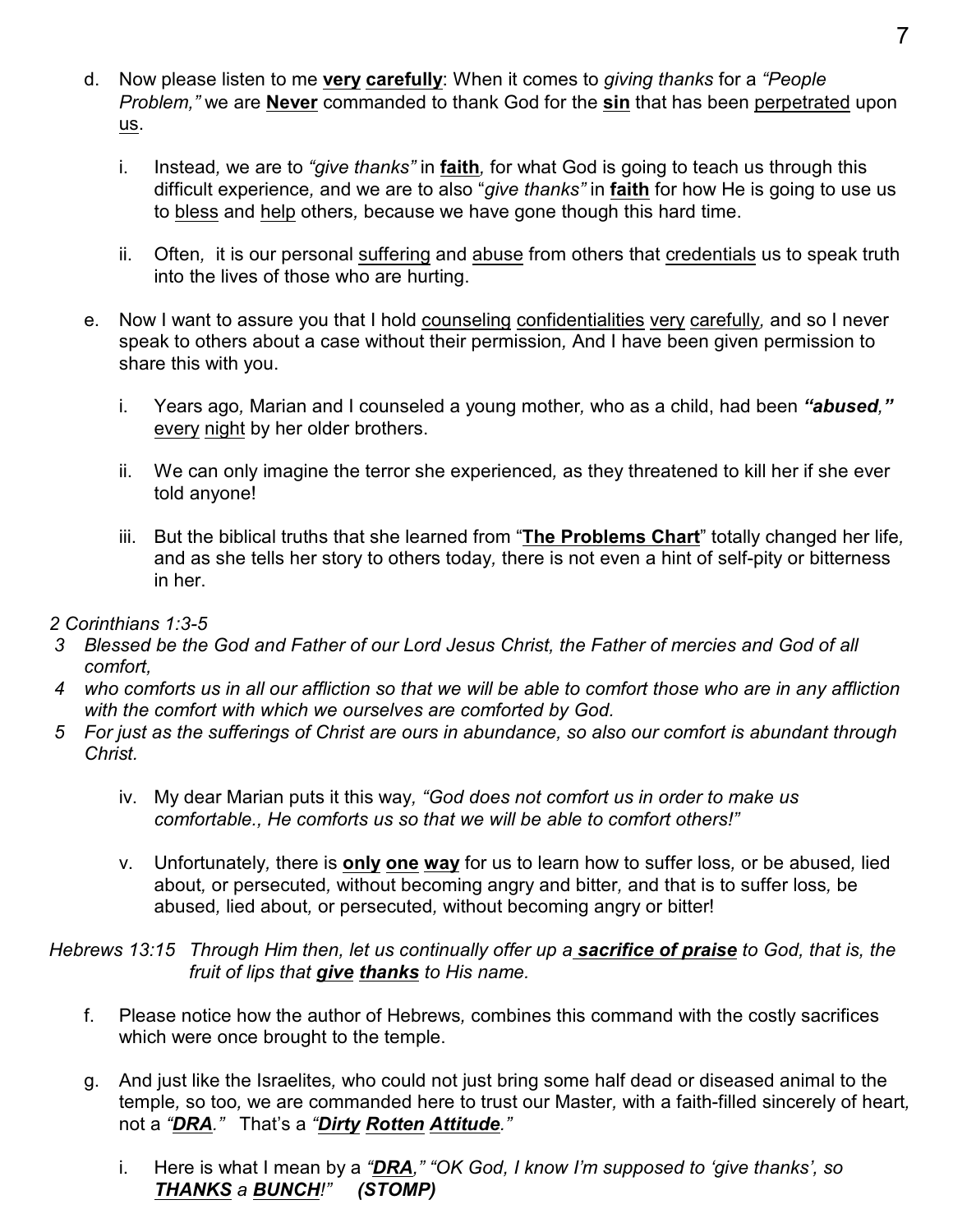- h. But the sincere*,* "... *sacrifice of praise to God, that is, the fruit of lips that give thanks to His name",* is **costly***,* and it must be driven by faith and trust*,* in the sovereign plan*,* of our loving Master*,* **especially** when we don't see or understand why this hard thing has happened to us.
	- i. Remember: *Our God Never Wastes Suffering!*
- i. Here's another *Nelsonism*: *"When I cannot trace God's hand, I must always trust His heart."*
- j. Now if we are dealing with only a **Circumstance Problem***,* then all that is required is*,* FAITH and the GIVING of THANKS.
- 7. But if this problem is attached to a person*,* then we must move on to **Step 3***,* which we, as biblical counselors call: *"THE HEART OF FORGIVENESS."*

## *Ephesians 4:30-32*

 *30 Do not grieve the Holy Spirit of God, by whom you were sealed for the day of redemption.*

- *31 Let all bitterness and wrath and anger and clamor and slander be put away from you, along with all malice.*
- *32 Be kind to one another, tender-hearted, forgiving each other, just as God in Christ also has forgiven you.*
	- a. These verses teach us that our forgiveness of others must reflect God's forgiveness of us.
	- b. There are two distinct aspects of forgiveness*,* which I call the *"Heart of Forgiveness"* and the *"Transaction of Forgiveness."*
		- i. According to *Ephesians 4:32,* we are to forgive others*, "... just as God in Christ also has forgiven us."*
		- ii. And this is where some who teach about forgiveness jump the rails by insisting that we must forgive the offending person*,* even if he **never confesses** what he did*,* or **asks** for our forgiveness.
		- iii. Even though this may sound spiritual*,* and even biblical*,* it isn't!
		- iv. Let me ask you something:*,* ¿*"Would God have forgiven us, if we had not humbly confessed our sins, repented, and sought His forgiveness first?,"* **Obviously not!**
- *1 John 1:9 If we confess our sins, He is faithful and righteous to forgive us our sins and to cleanse us from all unrighteousness.*
	- v. Notice how the "**Transaction** of God's Forgiveness" does not take place until we confess and repent of our sins.
	- vi. Jesus taught this same principle in:
- *Luke 17:3 "... If your brother sins, rebuke him; and if he repents, forgive him."*
	- vii. Jesus' death on the cross*,* shows God's eagerness to forgive our sins*,* which is what I call*, "The Heart of Forgiveness."*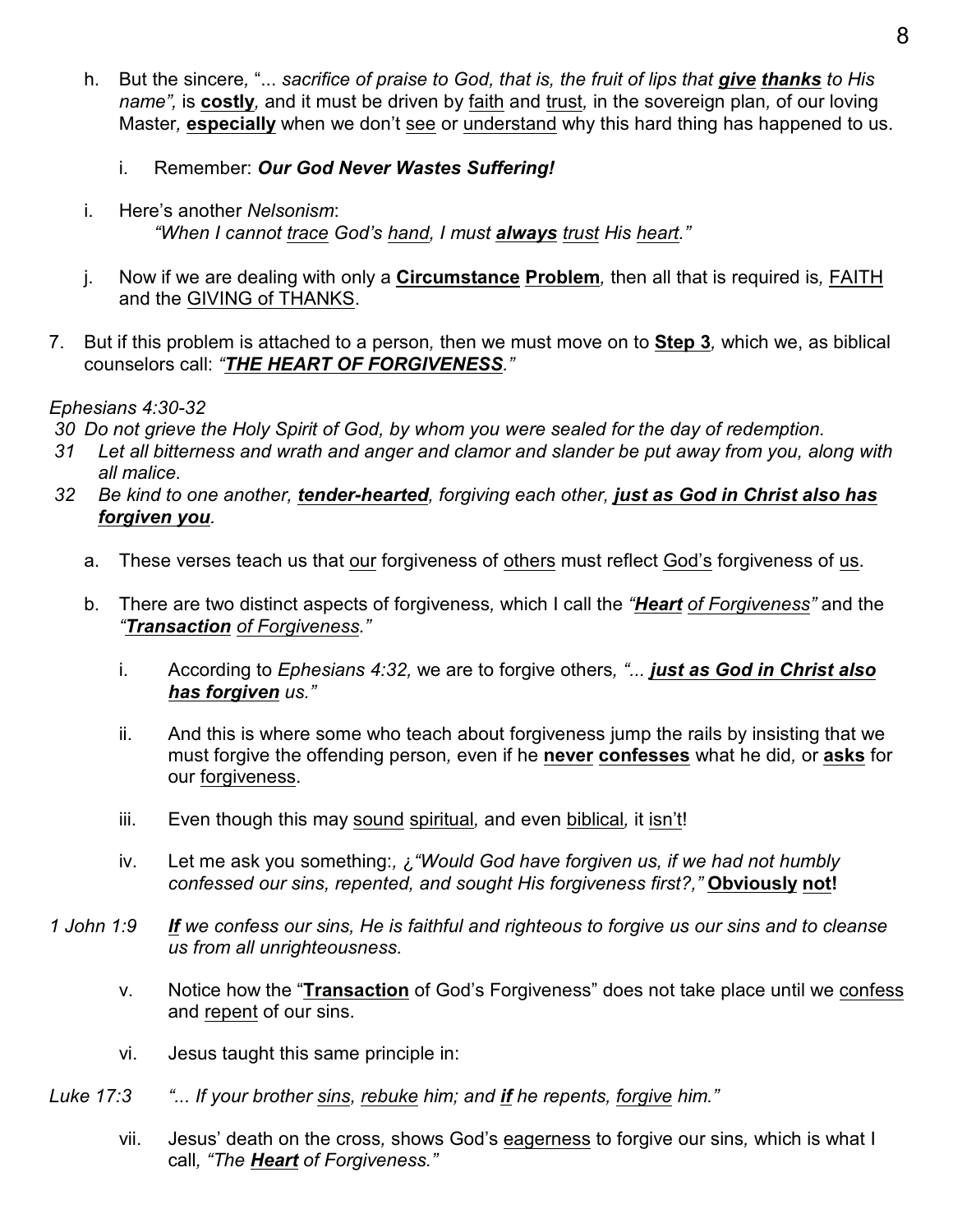- viii. And like God*,* we need to have *"The Heart of Forgiveness",* which is **eager** to forgive those who have sinned against us.
- ix. So*,* ¿How many people does it take to exercise *"The Transaction of Forgiveness"*? It takes two.
- x. ¿But how many people does it take to exercise *"The Heart of Forgiveness"*? **Just one**
- xi. And since God's forgiveness is total*,* meaning that He will never bring up our past*,* to use it against us*,* therefore*,* our forgiveness must be the same*,* once *"The Transaction of Forgiveness"* has been completed.
- c. Now let's go back to the slashed tire on your car*,* where I hope you can see that the *"Transaction of Forgiveness,"* cannot actually be granted*,* unless he confesses*,* repents and asks for it.
	- i. But the sustaining grace of God enables us to exercise *"The Heart of Forgiveness,"* that is the **eagerness** and **commitment** to the *"Transaction of Forgiveness,"* if he ever comes to request it.
	- ii. Again*,* it only takes 1 person to have a *"Heart of Forgiveness,"* but it takes 2 people to engage in the *"Transaction of Forgiveness,"* where the perpetrator confesses and seeks forgiveness*,* and the person who was wronged grants forgiveness.
- 8. Finally this morning*,* we come to the **Step 4** in *"The Problems Chart"* which is simply to *Do Good.*

## *Romans 12:17-21*

- *17 Never pay back evil for evil to anyone....*
- *18 If possible, so far as it depends on you, be at peace with all men.*
- *19 Never take your own revenge ...*
- *21 Do not be overcome by evil, but overcome evil with good.*
	- a. Now let's look again at the example of Joseph's behavior toward his murderous lying brothers*,* where he did not give them what they deserved*,* but instead*,* he gave them what they needed.
	- b. And by **doing good***,* God used Joseph to bring his brothers to repentance.

#### *Hebrews 13:15-16*

- *15 Through Him then, let us continually offer up a sacrifice of praise to God, that is, the fruit of lips that give thanks to His name.*
- *16 "And do not neglect doing good and sharing, for with such sacrifices God is pleased."*
	- c. In the *"flat tires"* of life*,* we may never know who did it*,* so the only *"good"* we can do*,* is to pray for them with a *"heart of forgiveness."*
	- d. So here are a couple of examples*,* as to how this whole process might work out in real life*,* 10 years after your tire was slashed.
		- i. Knock-knock-knock*,* and as you answer the door*,* a man says: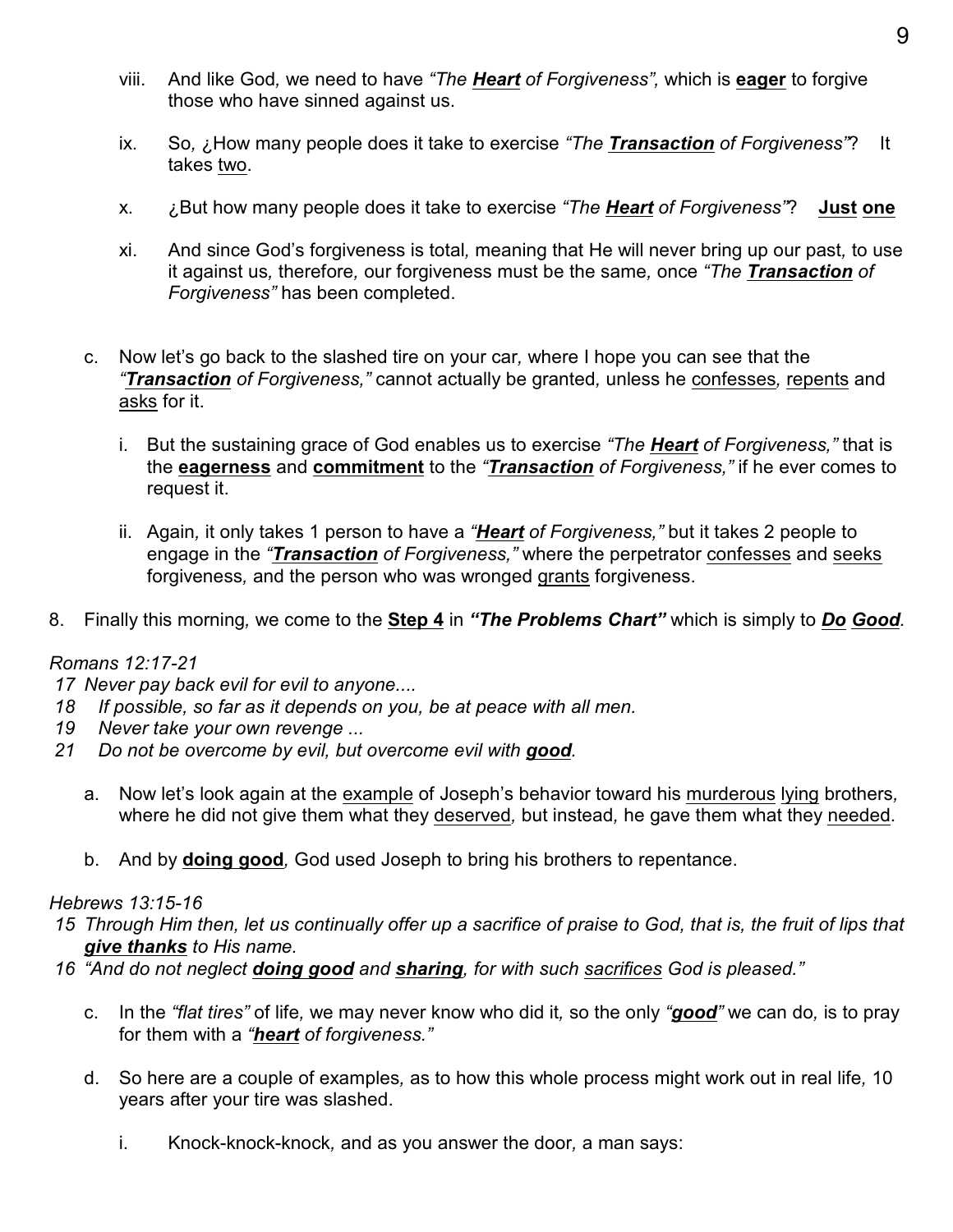- (1) *"Hi, my name is Bob, and I'm the one who slashed your tire 10 years ago, and I have come to seek your forgiveness, and pay you back for the tire I destroyed, with interest!"*
- (2) But you have been bitter for 10 years*,* and so, before you slam the door in his face, you snatch up the money*,* and give him an angry piece of your mind*,* that you cannot spare.
- (3) This is the fruit of **bitterness** that has been brewing for years!
- ii. But now let's assume that you have obeyed and honored God by applying "**The Problems Chart**."
	- (1) Knock-knock-knock*,* and as Bob is making his confession*,* you verily drag him into the house saying*, "I have been praying for you for 10 years!— Please come in and sit down, and yes, I forgive you!, and thanks for the money!, Now tell me about yourself!"*
	- (2) And in the time that follows*,* you may have the opportunity to lead him to the Lord!

#### **Conclusion:**

- 1. I want to close our time this morning with the following simple illustration:
	- a. All of us at one time or another have gotten a cut on our hand.
	- b. Now God has created these bodies to heal themselves*,* if we will just do a two things.
		- i. First of all we have to get the wound clean*,* and second*,* we have to keep it clean*,* until it heals.
		- ii. But if we fail to get it clean, or to keep it clean*,* then infection can start*,* and we could end up losing our hand*,* or our arm*,* or even our life to blood poisoning.
	- c. Please hear me!*,* What **infection** is to the body*,* **bitterness** is to the soul!*,* and I assure you that*, "time does not heal all wounds."*
		- i. Time just turns untended wounds into **gangrene**!
	- d. So let me ask you:*,* ¿"When does a person actually become bitter?"
		- i. ¿Are we bitter*,* just because we feel bitter?
		- ii. No!*,* From *Hebrews 12:15* and the other texts that we have looked at this morning*,* it is clear that we become infected with the *"root of bitterness"* the moment we fail to respond properly to the grace of God with Faith*,* Giving Thanks*,* the Heart of Forgiveness*,* and the Doing of Good.
		- iii. We are not bitter because we feel bitter. We are bitter by definition.
		- iv. Just like most cancers infect the body*,* long before the victim knows it*,* so bitterness is doing its dirty work in the soul*,* long before we realize that it is even there.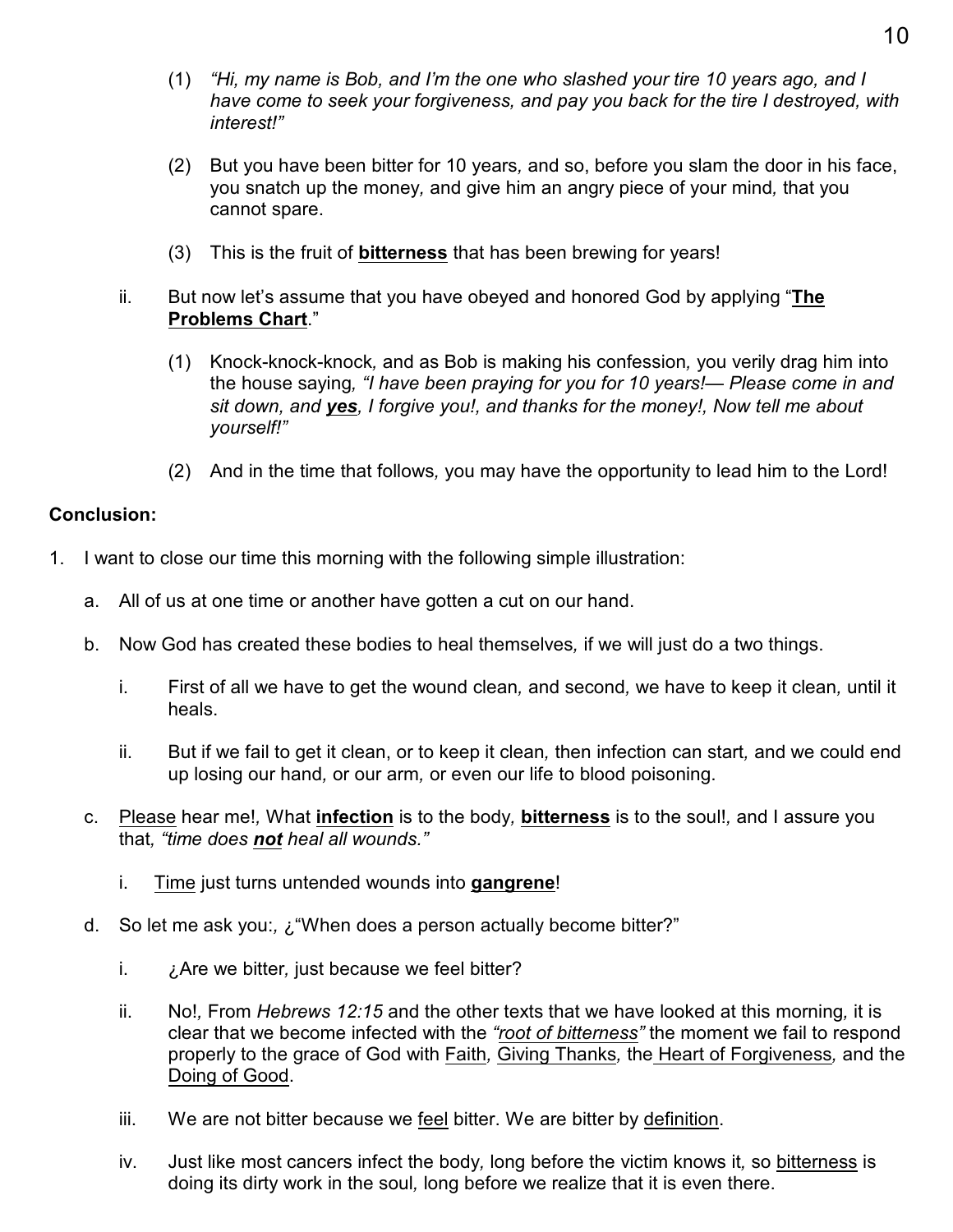- v. In fact*,* most bitter people don't think of themselves as being bitter at all.
- vi. They see themselves as being absolutely **right** and **righteous***,* but in point of fact*,* they are a lot like drunkards.
	- (1) Who is the last person to realize he has a drinking problem?
	- (2) ¿Is it not the drunkard?
	- (3) Other people see it*,* but he doesn't.
- e. And so it is with the infection of sinful bitterness*,* which just gets worse over time*,* as it brews and stews in its own self-righteousness.
- f. I have counseled many people*,* who talk as though their hurts were inflicted upon them yesterday.
	- i. But in fact*,* for some of them*,* it was 50 years ago!*,* and now the infection has turned into a gangrenous cancer in their soul*,* that affects and infects anyone*,* who will listen to them.
- 2. Now please consider this question:
	- a. ¿*"Who is it that we are actually bitter against?"*
	- b. Who actually allowed this *"Circumstance and/or People Problem"* to come upon us? **God did!!!**
		- i. Therefore*,* our bitterness is actually focused first and foremost upon Almighty God!*,* Which is a horrible sin.
- 3. So*,* Faith*,* Giving Thanks*,* the Heart of Forgiveness*,* and Doing of Good are the antiseptics that we must keep pouring into our soul*,* whenever we are hurt by the **Circumstance** and **People** Problems of life*,* until the wounds heal.
	- a. And just like with the human body*,* which does not heal over night*,* It often takes some time for the wounds in our soul to fully heal*,* but they will heal if*,* by the grace of God*,* we just get them clean and **keep** them clean.
	- b. My body has many scars*,* but one way to know that a wound is actually healed*,* is that it doesn't hurt anymore.
	- c. And so it is when it comes to wounds in our soul*,* there will usually be some scars*,* which are just the memories of what happened.
	- d. But I*,* and hundreds of my counselees over the years*,* are living testimonies*,* that when we*,* by the grace of God*,* apply the antiseptic of Faith*,* Giving Thanks*,* the Heart of Forgiveness*,* and Doing of Good*,* one day the memories won't hurt anymore.
	- e. And had I not gone through this process myself*,* I would still hate my father to this day*,* but by the grace of God*,* I had the privilege of leading him to salvation in Christ when he was 90 years old, just two months before he died.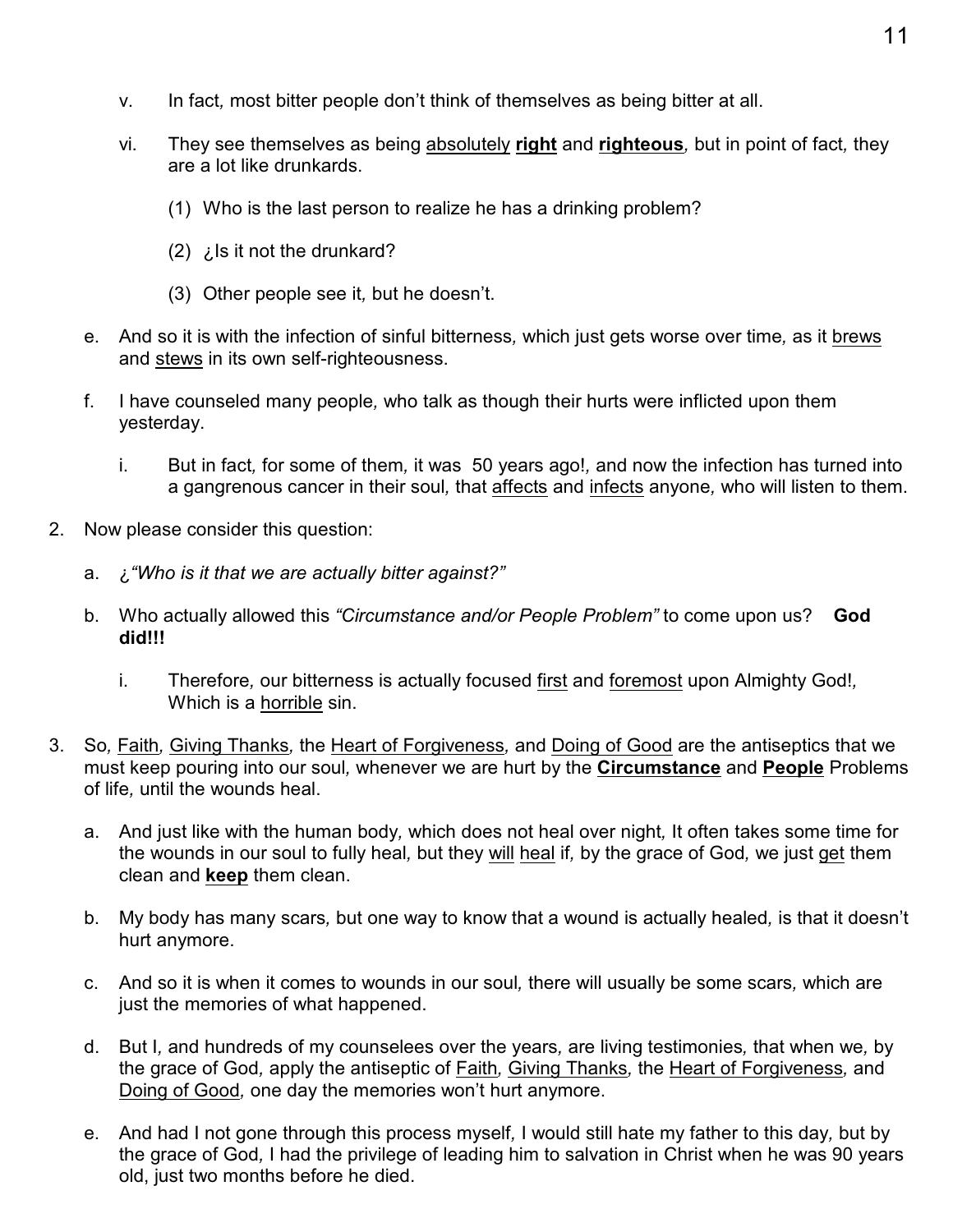4. The writer of Hebrews declared this amazing thing about our Master:

*Hebrews 5:8 Although He was a Son, He learned obedience from the things which He suffered.*

a. ¿ So if this is true about Jesus Christ*,* what about us?

#### *James 1:2-4*

- *2 Consider it all joy, my brethren, when you encounter various trials,*
- *3 knowing that the testing of your faith produces endurance.*
- *4 And let endurance have its perfect result, so that you may be perfect and complete, lacking in nothing.*
- 5. So as I close this message this morning*,* please remember these two truths: OUR GOD NEVER WASTES SUFFERING! *and "The trials of life will make you either bitter or better, and you choose which one it will be!"*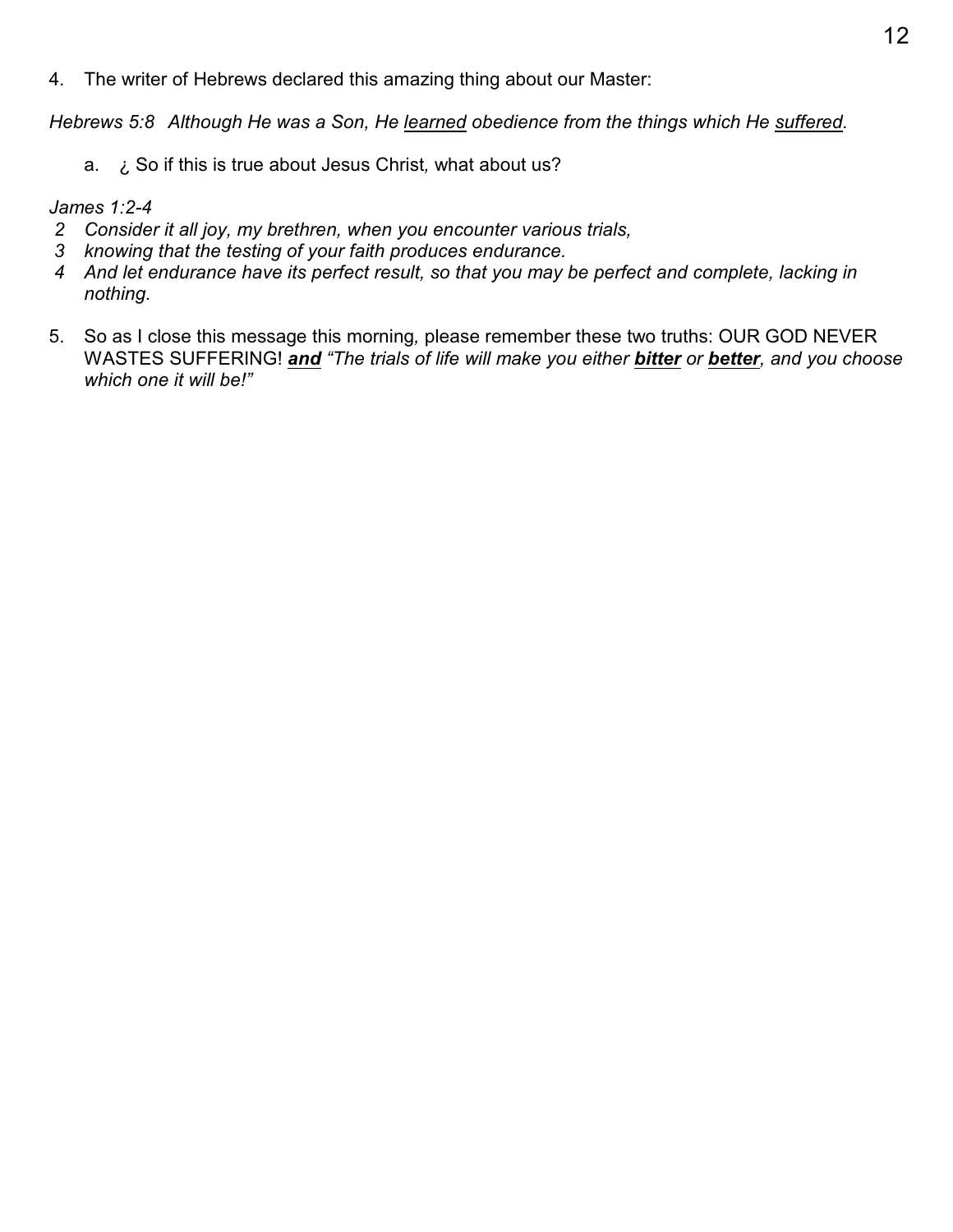## **PROBLEMS CHART**

*1 Corinthians 10:31* 

*"Whether, then, you eat or drink or whatever you do, do all to the glory of God."*

## *Hebrews 12:15*

*"See to it that no one comes short of the grace of God; that no root of bitterness springing up causes trouble, and by it many be defiled."*

*Saving Grace*: *(Ephesians 2:8-9)* The unmerited favor of God *Sustaining Grace*: The desire and power to love, honor, obey, and worship God in every situation

| <b>CIRCUMSTANCE PROBLEM</b>                                                     | <b>PEOPLE PROBLEM</b>                                                           |
|---------------------------------------------------------------------------------|---------------------------------------------------------------------------------|
|                                                                                 |                                                                                 |
| (Romans 8:28-29)<br>(Hebrews 11:1, 6)                                           | (Romans 8:28-29)<br>(Hebrews 11:1, 6)<br>(Genesis 50:20)                        |
| 2.                                                                              | 2.                                                                              |
| (1 Thessalonians 5:16-18)<br>(Hebrews 13:15)                                    | $(1$ Thessalonians 5:16-18)<br>(Hebrews 13:15)                                  |
| The <b>PROBLEMS</b> in                                                          | 3.                                                                              |
| your life will make<br>you either<br><b>Bitter or Better,</b><br>and you choose | (Ephesians 4:30-32)<br>(Luke 17:3-4; Matt.18:15-20)<br>(Matthew 18:21-35)<br>4. |
| which one it will be!                                                           | (Hebrews 6:10; 13:16)<br>(Romans 12:17-21)                                      |

# **PROBLEMS CHART**

#### *1 Corinthians 10:31*

*"Whether, then, you eat or drink or whatever you do, do all to the glory of God."*

#### *Hebrews 12:15*

*"See to it that no one comes short of the grace of God; that no root of bitterness springing up causes trouble, and by it many be defiled."*

*Saving Grace*: *(Ephesians 2:8-9)* The unmerited favor of God *Sustaining Grace*: The desire and power to love, honor, obey, and worship God in every situation

| <b>CIRCUMSTANCE PROBLEM</b>                    | <b>PEOPLE PROBLEM</b>                                                        |
|------------------------------------------------|------------------------------------------------------------------------------|
| 1.                                             | 1.                                                                           |
| (Romans 8:28-29)<br>(Hebrews 11:1, 6)          | (Romans 8:28-29)<br>(Hebrews 11:1, 6)<br>(Genesis 50:20)                     |
| 2.                                             | 2.                                                                           |
| $(1$ Thessalonians 5:16-18)<br>(Hebrews 13:15) | $(1$ Thessalonians 5:16-18)<br>(Hebrews 13:15)                               |
| The <b>PROBLEMS</b> in                         | 3.                                                                           |
| your life will make<br>you either              | $(Ephesians 4:30-32)$<br>(Luke 17:3-4; Matt. 18:15-20)<br>(Matthew 18:21-35) |
| <b>Bitter or Better,</b>                       | 4.                                                                           |
| and you choose<br>which one it will be!        | (Hebrews 6:10; 13:16)<br>(Romans 12:17-21)                                   |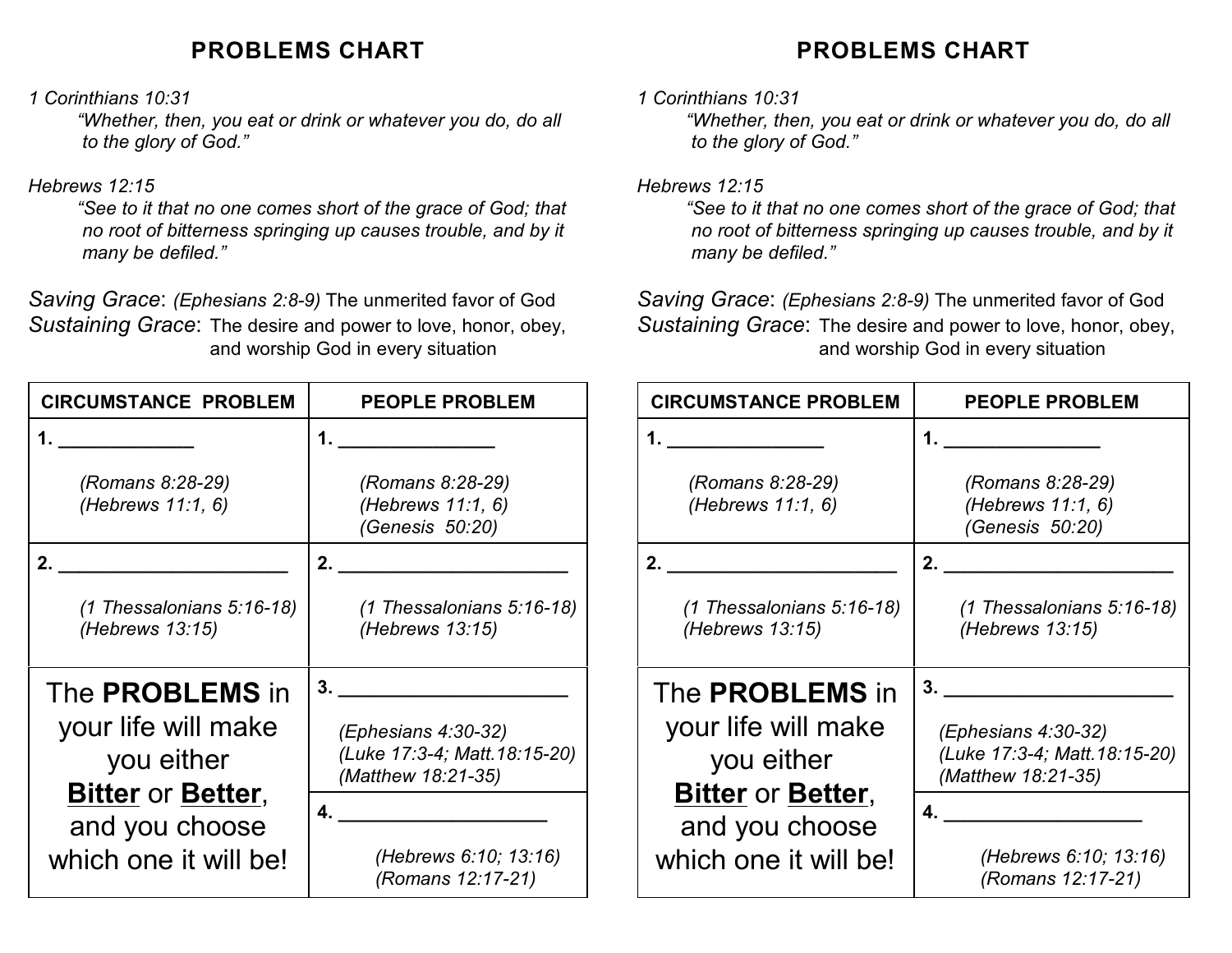## **PROBLEMS CHART**

*1 Corinthians 10:31* 

*"Whether, then, you eat or drink or whatever you do, do all to the glory of God."*

## *Hebrews 12:15*

*"See to it that no one comes short of the grace of God; that no root of bitterness springing up causes trouble, and by it many be defiled."*

*Saving Grace*: *(Ephesians 2:8-9)* The unmerited favor of God *Sustaining Grace*: The desire and power to love, honor, obey, and worship God in every situation

| <b>CIRCUMSTANCE PROBLEM</b>                    | <b>PEOPLE PROBLEM</b>                                                      |
|------------------------------------------------|----------------------------------------------------------------------------|
| 1. FAITH                                       | 1. FAITH                                                                   |
| (Romans 8:28-29)<br>(Hebrews 11:1, 6)          | (Romans 8:28-29)<br>(Hebrews 11:1, 6)<br>(Genesis 50:20)                   |
| 2. GIVE THANKS                                 | 2. GIVE THANKS                                                             |
| $(1$ Thessalonians 5:16-18)<br>(Hebrews 13:15) | $(1$ Thessalonians 5:16-18)<br>(Hebrews 13:15)                             |
| The <b>PROBLEMS</b> in                         | <b>3. HEART OF FORGIVENESS</b>                                             |
| your life will make<br>you either              | (Ephesians 4:30-32)<br>(Luke 17:3-4; Matt. 18:15-20)<br>(Matthew 18:21-35) |
| <b>Bitter or Better,</b><br>and you choose     | 4. DO GOOD                                                                 |
| which one it will be!                          | (Hebrews 6:10; 13:16)<br>(Romans 12:17-21)                                 |

# **PROBLEMS CHART**

### *1 Corinthians 10:31*

*"Whether, then, you eat or drink or whatever you do, do all to the glory of God."*

#### *Hebrews 12:15*

*"See to it that no one comes short of the grace of God; that no root of bitterness springing up causes trouble, and by it many be defiled."*

*Saving Grace*: *(Ephesians 2:8-9)* The unmerited favor of God *Sustaining Grace*: The desire and power to love, honor, obey, and worship God in every situation

| <b>CIRCUMSTANCE PROBLEM</b>                    | <b>PEOPLE PROBLEM</b>                                                        |
|------------------------------------------------|------------------------------------------------------------------------------|
| 1. FAITH                                       | 1. FAITH                                                                     |
| (Romans 8:28-29)<br>(Hebrews 11:1, 6)          | (Romans 8:28-29)<br>(Hebrews 11:1, 6)<br>(Genesis 50:20)                     |
| 2. GIVE THANKS                                 | 2. GIVE THANKS                                                               |
| $(1$ Thessalonians 5:16-18)<br>(Hebrews 13:15) | $(1$ Thessalonians 5:16-18)<br>(Hebrews 13:15)                               |
| The <b>PROBLEMS</b> in                         | <b>3. HEART OF FORGIVENESS</b>                                               |
| your life will make<br>you either              | $(Ephesians 4:30-32)$<br>(Luke 17:3-4; Matt. 18:15-20)<br>(Matthew 18:21-35) |
| <b>Bitter or Better,</b><br>and you choose     | 4. DO GOOD                                                                   |
| which one it will be!                          | (Hebrews 6:10; 13:16)<br>(Romans 12:17-21)                                   |